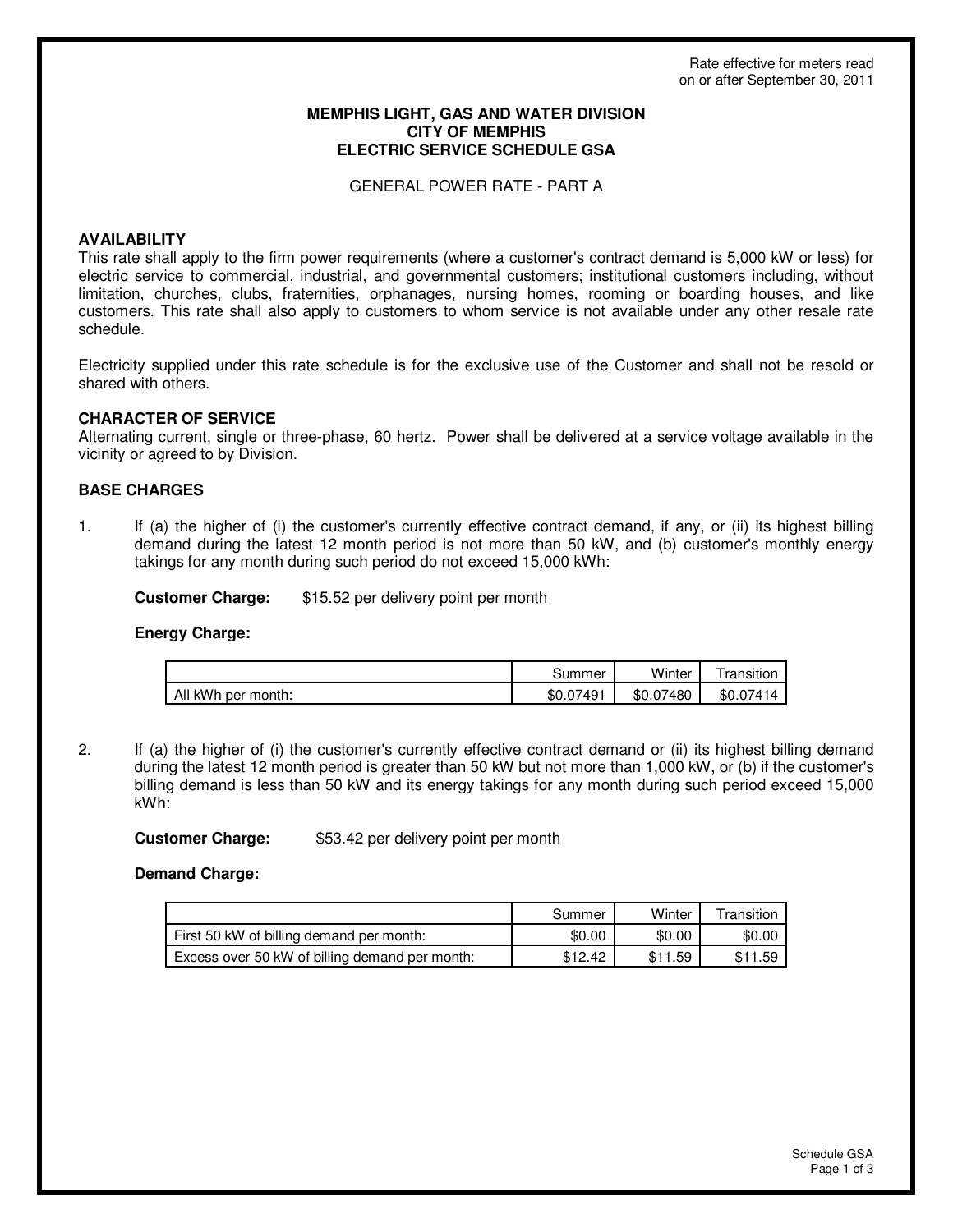# **Energy Charge:**

|                             | Summer    | Winter    | Transition |
|-----------------------------|-----------|-----------|------------|
| First 15,000 kWh per month: | \$0.08075 | \$0.08064 | \$0.07998  |
| Additional kWh per month:   | \$0.03350 | \$0.03350 | \$0.03350  |

3. If the higher of the customer's currently effective contract demand or its highest billing demand during the latest 12 month period is greater than 1,000 kW:

## **Customer Charge:** \$191.84 per delivery point per month

## **Demand Charge:**

|                                                                                                      | Summer  | Winter  | Transition |
|------------------------------------------------------------------------------------------------------|---------|---------|------------|
| First 1,000 kW of billing demand per month:                                                          | \$11.42 | \$10.60 | \$10.60    |
| Excess over 1,000 kW of billing demand per month:                                                    | \$11.26 | \$10.44 | \$10.44    |
| Excess of billing demand over the higher of 2,500<br>kW or the customer's contract demand per month: | \$11.26 | \$10.44 | \$10.44    |

## **Energy Charge:**

|                    | Summer    | Winter    | ' ransıtıon |
|--------------------|-----------|-----------|-------------|
| All kWh per month: | \$0.03843 | \$0.03843 | \$0.03843   |

# **DETERMINATION OF SEASONAL PERIODS**

Summer Period shall mean the June, July, August, and September billing months. Winter Period shall mean the December, January, February, and March billing months. Transition Period shall mean the April, May, October, and November billing months.

### **TENNESSEE VALLEY AUTHORITY FUEL COST AND PURCHASED POWER ADJUSTMENT RIDER**

The above rates are subject to adjustment under the provisions of the Tennessee Valley Authority Fuel Cost and Purchased Power Adjustment Rider.

# **ADJUSTMENT**

The base demand and energy charges shall be increased or decreased in accordance with the current Adjustment Addendum published by TVA. (In addition, such charges shall be increased or decreased to correspond to increases or decreases determined by TVA in the value of the hydro generation benefit allocated to residential customers.)

### **DETERMINATION OF DEMAND**

Division shall meter the demand in kW of all customers having loads in excess of 50 kW. The metered demand for any month shall be the highest average during any 30-consecutive-minute period of the month of the load metered in kW. The measured demand for any month shall be the higher of the highest average during any 30 consecutiveminute period of the month of (a) the load metered in kW or (b) 85 percent of the load in kVA plus an additional 10 percent for that part of the load over 5,000 kVA, and such measured demand shall be used as the billing demand, except that the billing demand for any month shall in no case be less than 30 percent of the higher of the currently effective contract demand or the highest billing demand established during the preceding 12 months.

### **MINIMUM MONTHLY BILL**

Schedule GSA The monthly bill under this rate schedule shall not be less than the sum of (a) the base customer charge, (b) the base demand charge, as adjusted, applied to the customer's billing demand, and (c) the base energy charge, as adjusted, applied to the customer's energy takings; provided, however, that, under 2 of the Base Charges, the monthly bill shall in no event be less than the sum of (a) the base customer charge and (b) 20 percent of the portion of the base demand charge, as adjusted, applicable to the second block (excess over 50 kW) of billing demand,